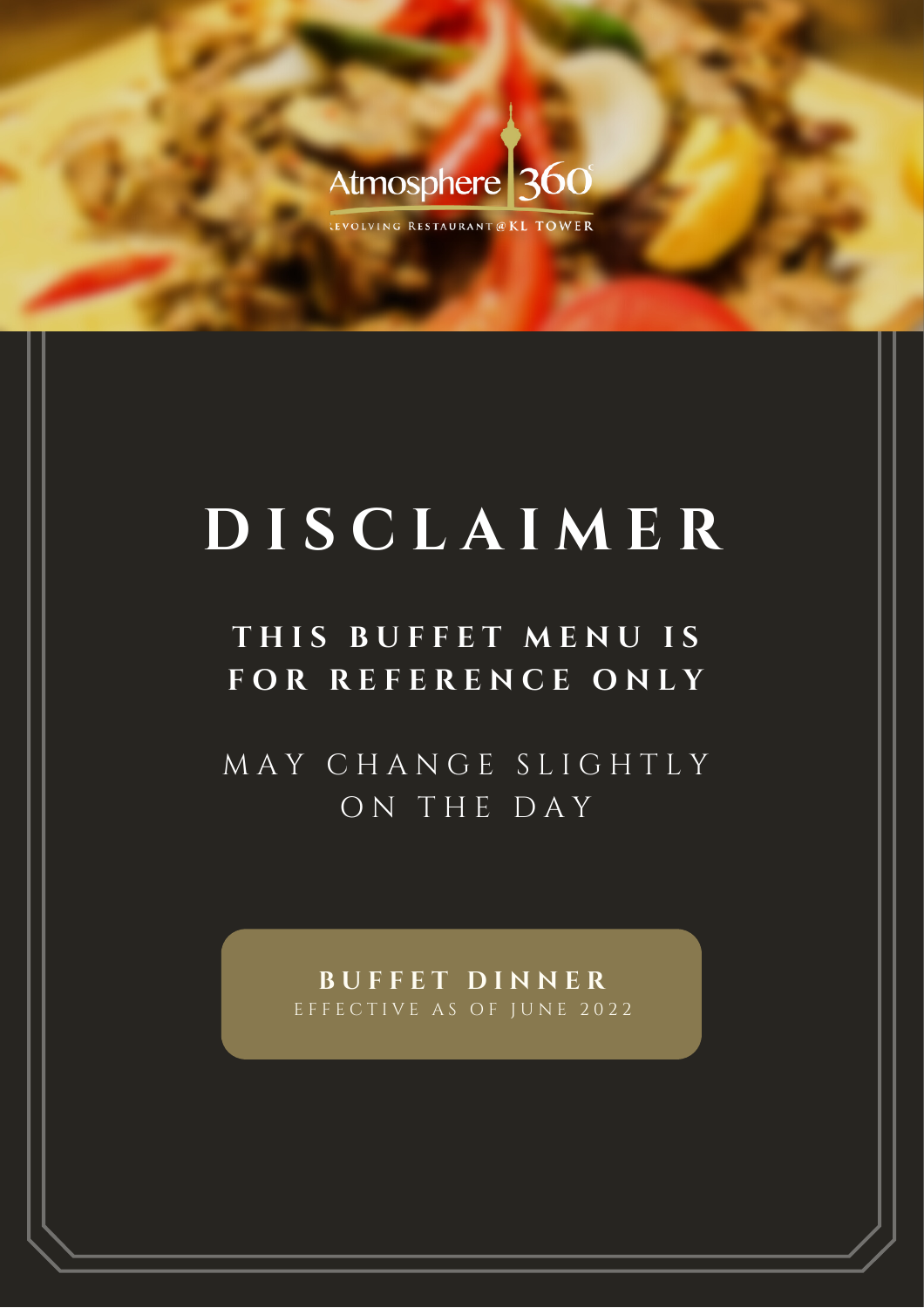LEVOLVING RESTAURANT @ KL TOWER

## **B U F F E T D I N N E R** EFFECTIVE AS OF JUNE 2022

## **A p p e t izer**

### **On I c e Bu ff e t**

**F r e s h S e a f o o d Co u n t e r** Shucked Oyster, Boiled Black Tiger Prawns, Half Green Mussels, and Half Shell Scallops Lemon Wedges, Chopped Onion, Capers, Tabasco And Chilli Padi Shoyu

Chef Creativity of Fusion Japanese Maki Sushi and Sashimi Counters

Wasabi, Shoyu, Chuka Wakame And Pickle Gari

Fresh Leafy Salads with Dressings, Tossed Salads and Cold Cuts

<u>(Chef Selection of Rotation Lefty Lettuces, Tossed Salads, Cold Cuts and Condiments of the Day)</u>

Baby Romaine Lettuces, Lolla Rossa, Lolla Bionda, Rocket Salad, Frisee, Butterhead Lettuces, Oak Leaf, Mache Lettuces, Tatsoi, Radicchio, Baby Spinach (V)

Alfalfa, Broccoli, Cauliflower, Cherry Tomatoes, Herb Croutons, Marinated Olives, Tri-colour Capsicums, Carrot, Corn Kernels, Kidney Beans, Onion Rings (V)

*&*

Caesar Dressings, French Dressings, Thousand Island Dressing, Lemon Dressing, Sesame Dressing, Honey *Dressi n g , Ol i v e Oi l , B a ls a m ic V i n e g a r*

**Ch e e s e Bo a r d Of T h e Da y**

Gouda, Brie, Cheddar, Feta Cheese, Camembert, Parmigiano Reggiano and Mozzarella Pair with Dry Fruits, Cream Crackers, Bread Sticks And Cold Cuts Of The Day

> **I n t e r n a ti o n a l T o s s e d S a l a d (Ch e f S e l e c ti o n F o r T h e Da y )**

Hawaiian Chicken And Pineapple Salad, Tuna Nicoise Salad, German Potato Salad, Waldorf Salad, Cobb Salad, Mixed Beans Salad, Mexican Taco Salad, Curried Cauliflower Salad, Seafood Pasta Salad, Greek Salad, Japanese Cucumber Tzatziki, Hummus, Tabbouleh (V)

#### Asian and Malaysian Tossed Salad

Tauhu Sumbat with Homemade Chilli Sauce, Tempeh Goreng, Vegetable Crackers (V), Gado-gado, Ipoh Chicken Salad, Kerabu Mangga, Thai Beef Noodle Salad, Kerabu Daun Selom, Kerabu Kaki Ayam, Kerabu Ikan Bilis, Fish Crackers, Prawn Crackers

**p a g e 1 o f 5**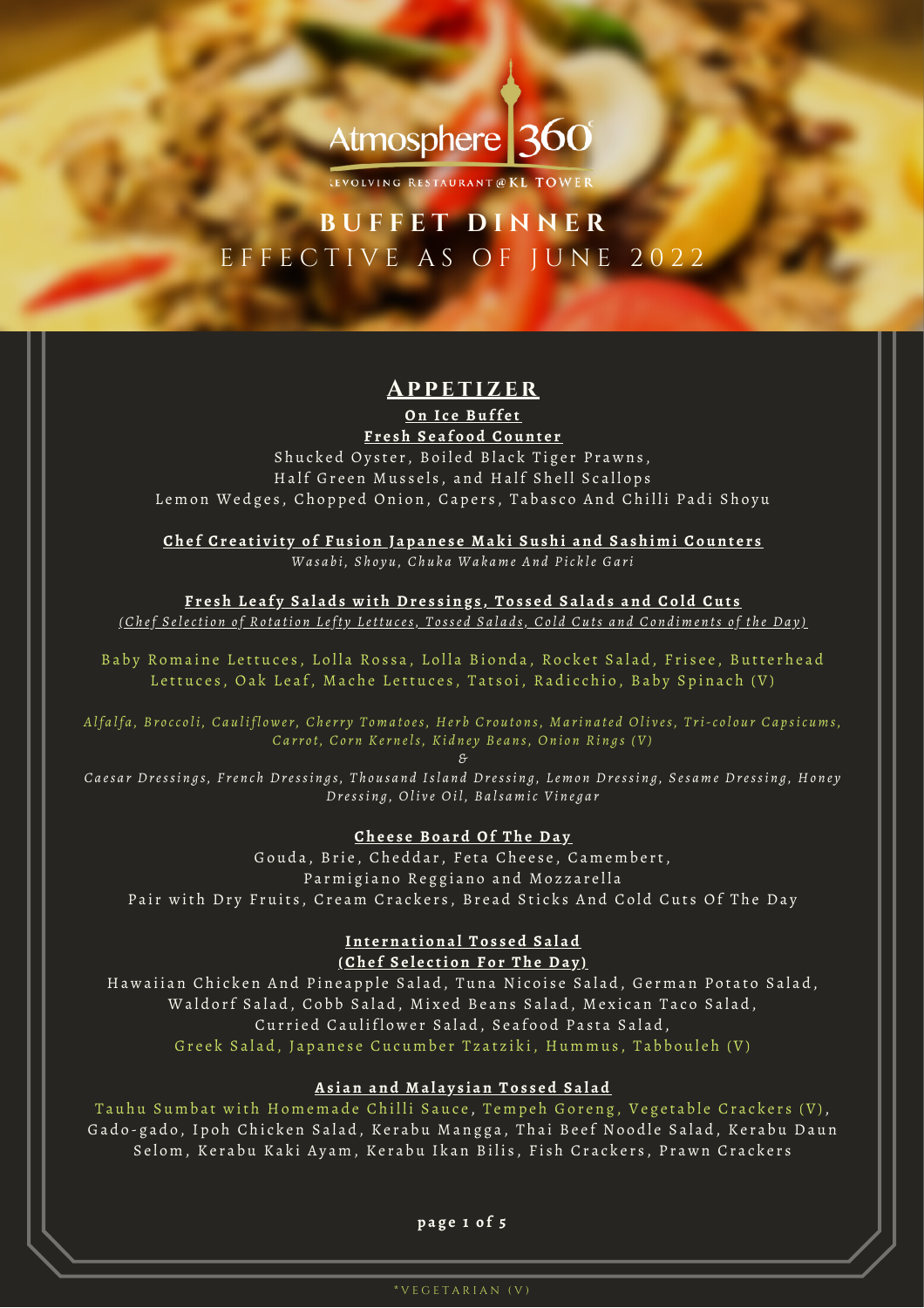LEVOLVING RESTAURANT @ KL TOWER

## **B U F F E T D I N N E R** EFFECTIVE AS OF JUNE 2022

### **U la m - U la m Ka m p ung**

Jantung Pisang, Daun Pegaga, Timun, Kacang Botol, Kacang Panjang, Petai, Bendi Rebus, Daun Selom, Pucuk Ubi, Jering, Terung and Rebung Sambal Belacan, Budu, Cincalok, Ikan Masin, Telur Masin

### $\bullet\bullet\bullet$

## **Sou p**

#### Chef Choice of the day, 2 Type Daily

Cream Of Mushroom Soup (v), Cream Of Broccoli Soup (v), Lamb Soup, Tauhu With Vegetables Soup Or Sweet Corn With Egg Soup

Served With Steamed Soft Rolls And Portion Individual Butter

#### $\bullet\bullet\bullet$

### $\bf{NOODLE}$   $\bf{STATION}$  (2 type daily)

Curry Mee, Soto Ayam Or Hor Fun Noodle Soup ( Yellow Noodles, Flat Koay Teow, Rice Vermicelli Noodle)

Served with Fish Ball, Fish Cake, Chicken Cube, Taugeh, Nasi Impit, Roasted Peanut, Fry Suhoon and Small Prawn Spring Onion, Chili Kicap, Pickle Chili, Red Chili, Limau Kasturi And Fried Onion

#### $\bullet\bullet\bullet$

### **DRINKS INCLUDE WITH THE BUFFET**

Coffee or Tea Plain Water

**p a g e 2 o f 5**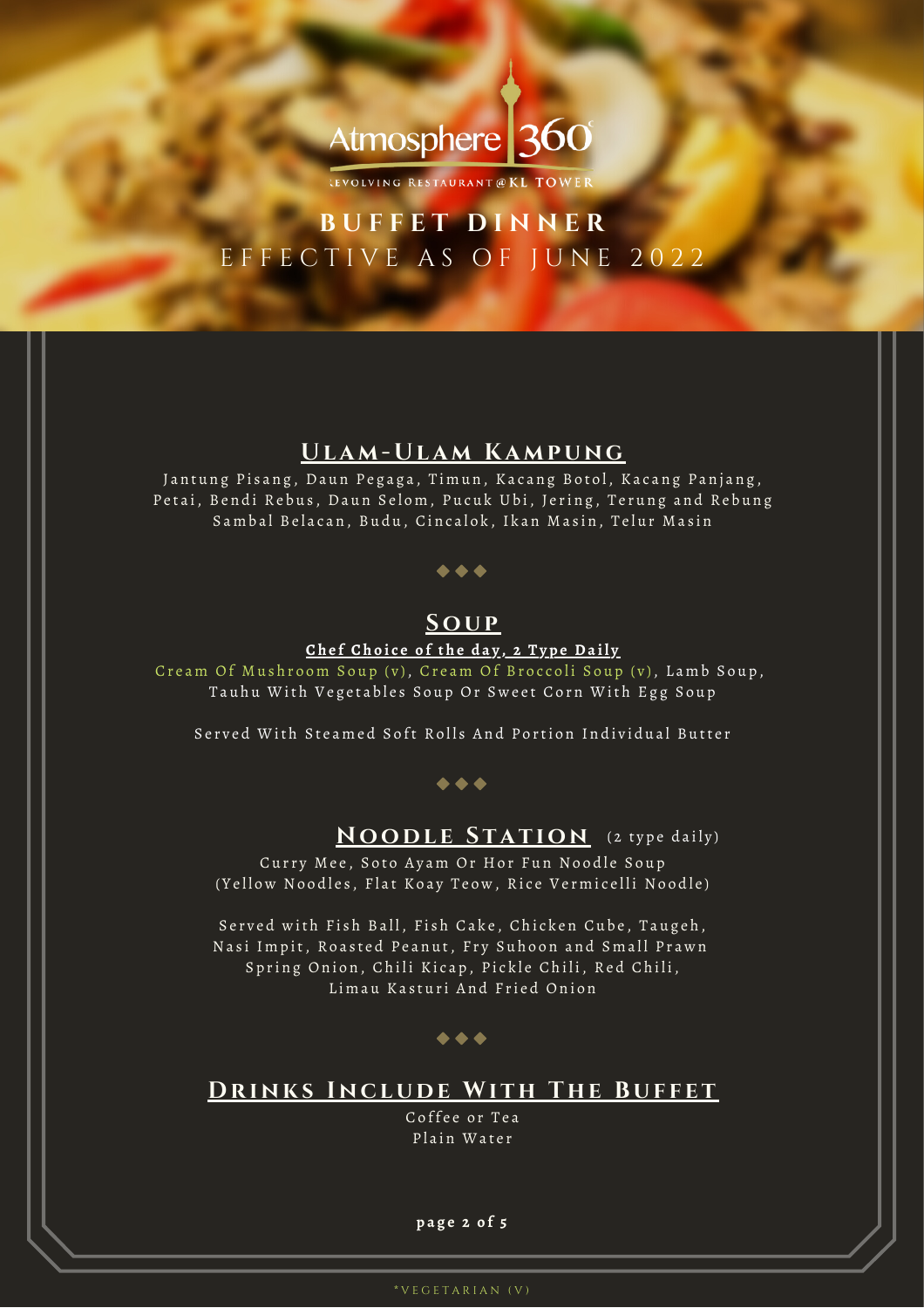LEVOLVING RESTAURANT @ KL TOWER

## **B U F F E T D I N N E R** EFFECTIVE AS OF JUNE 2022

## **DESSERT STATION** (LOCAL AND INTERNATIONAL )

Serawa Durian Dengan Pulut Santan (V)

 $\mathcal{L}_{\tau}$ 

### **As s o r t e d T r a d iti o n a l M a l a y Ku i h**

*( C h ef S electi o n F o r T h e Da y )*

Kuih Seri Muka, Kuih Lapis Merah, Sago Merah, Kuih Bakar, Kaswi Gula Melaka

#### **P e tit- F o u r s**

#### (Chef Selection for the 7 type daily)

Chocolate Banana Cake, Tiramisu Cake, Red Velvet, Mango Mousse Cake, Marble Mirror Cake, Cheese Cake, Black Forest Cake, Chocolate Fudge Cake, Strawberry Mousse Cake, Walnut Cake, Crème Caramel, Mocha Sponge Cake, Red Bean Sponge Cake, Chiffon Cake, Apple Crumble Cake, Mini Doughnuts, Pound Cake, Lemon Cake, Bread and Butter Pudding, Assorted Pudding In Glasses, Assorted Jelly In Glasses

Three type of Chef Selection of Malay Kuih of the Day

Kuih Seri Muka, Kuih Lapis Merah, Sago Merah, Kuih Bakar, Kaswi Gula Melaka

**Wa r m De s s e r t i n Cl a y p o t**

Serawa Durian with Warm Glutinous Rice

 $\bullet\bullet\bullet$ 

## **S easonal Fr u i t s**

<u>(Chef Selection for the 5 type daily)</u>

Red Watermelon, Yellow Watermelon, Honey Dew, Rock Melon, Papaya, Jack Fruit and Pickle Fruits

 $\bullet\hspace{0.1cm} \bullet\hspace{0.1cm} \bullet\hspace{0.1cm} \bullet$ 

## **SELF SERVICE ICE CREAM** (3 FLAVOUR DAILY)

With Chocolate Sauce, Strawberry Sauce, Mango Sauce, Crush Peanut, Chocolate Rice And Chocolate Chip

#### **p a g e 3 o f 5**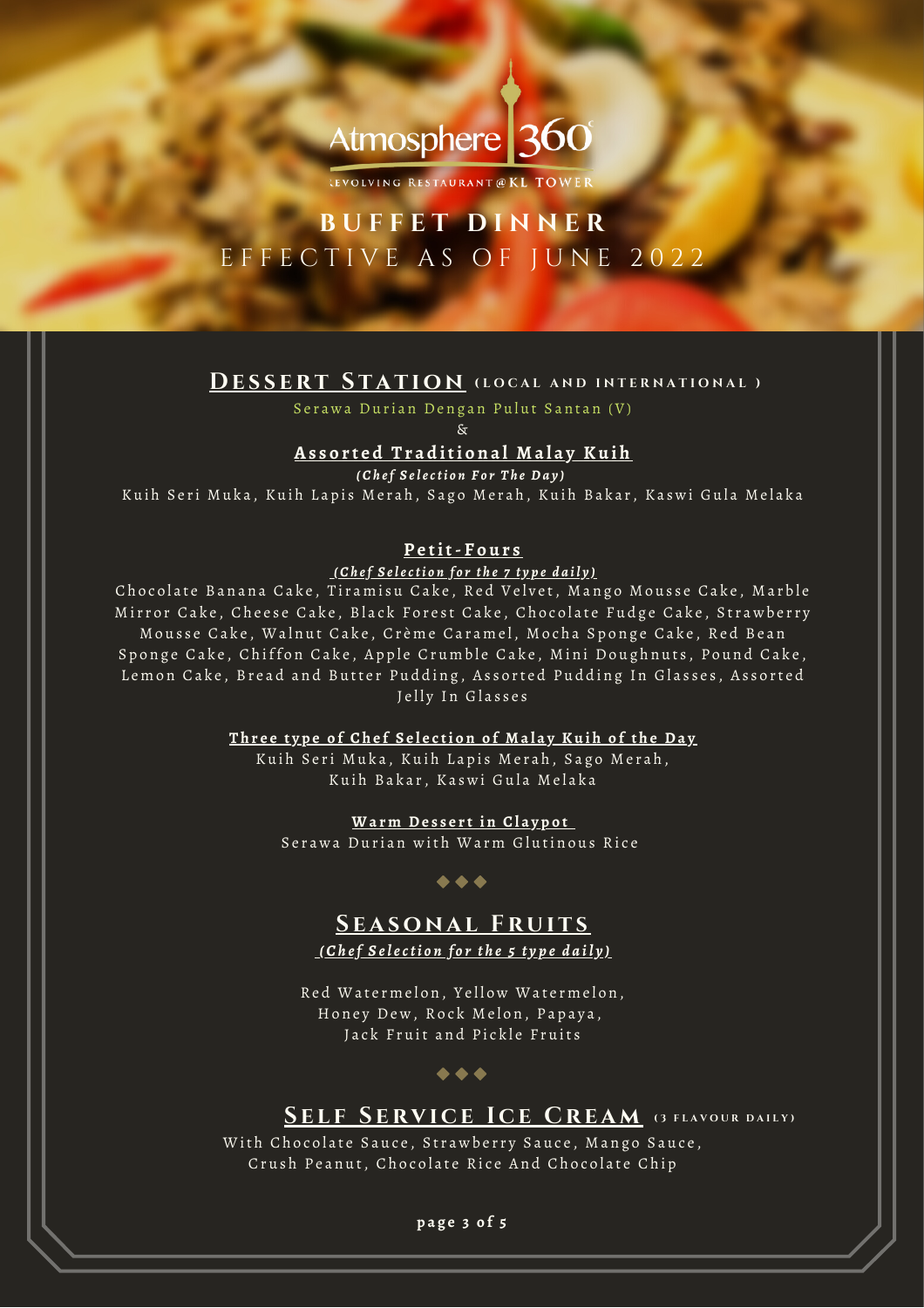

LEVOLVING RESTAURANT@KL TOWER

## **B U F F E T D I N N E R** EFFECTIVE AS OF JUNE 2022

### $G$  **RILLED STATION**

Marinated Minute Steaks Lamb Chops (For Weekdays Only) Grill Mussel Grill Prawn Grill Chicken

#### **S a u c e s**

Crushed Peppercorn Sauce, Mushroom Sauce, Mint Sauce, Smoked Honey Barbeque Sauce, Thyme Butter Sauce

**ROASTED LAMB (WEEKEND AND PUBLIC HOLIDAY ONLY)** 

<u>(Replacing the Lamb Chops at the Grilled Station)</u> Black Peppercorn Sauce, Mint Sauce and Yellow Mustard

### **Be e f Satay and Chicken Satay**

Peanut Sauce with Traditional Condiments

## **R ice in D o m e Che f Choice (Every D ay)**

Lamb Briyani Rice, Chicken Briyani, Nasi Hujan, Beef Briyani

#### $\bullet\bullet\bullet$

### **Snack in Claypot**

Vegetable Spring Roll / Vegetable Samosa / Keropok Lekor *Ch i l l i S a u ce/ T o m a t o Ketc h u p*